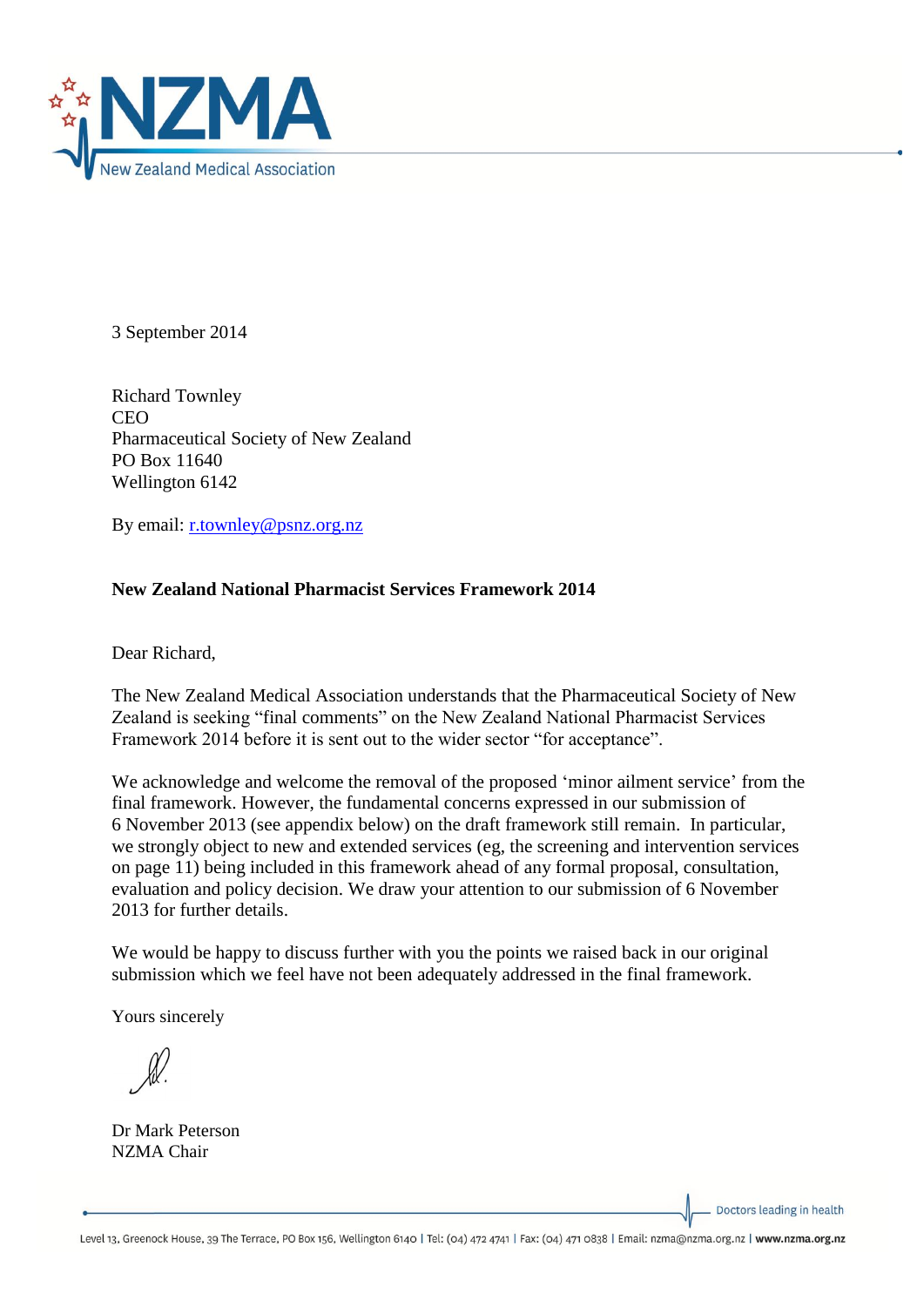## **Appendix: Submission of 6 November 2013 on Draft Framework**

6 November 2013

Richard Townley CEO Pharmaceutical Society of New Zealand PO Box 11640 Wellington 6142

By email: [r.townley@psnz.org.nz](mailto:r.townley@psnz.org.nz)

Dear Richard

## **Revised New Zealand National Pharmacist Services Framework**

The New Zealand Medical Association (NZMA) welcomes the opportunity to provide feedback on the draft revision of the National Pharmacist Services Framework.

The NZMA is New Zealand's largest medical organisation and has a pan professional membership of more than 5,000 members. Our members come from all disciplines within the medical profession and include specialists, general practitioners, doctors-in-training and medical students. The NZMA aims to provide leadership of the medical profession, and promote professional unity and values, and the health of New Zealanders.

The NZMA recognises the value of nationally consistent service specifications to guide the purchasing of pharmacist services. We are however concerned that this document includes proposed new services that are "under development".

While it may be appropriate to include new services that have been evaluated and agreed, we do not believe that this document is the appropriate mechanism for introducing new services that have yet to be examined and involve significant changes in current policies and legislative provisions.

For example, no policy decision has been made to allow influenza vaccination services for eligible people (funded vaccinations) in pharmacies. This should therefore not be included in the document.

We also note this service specification includes as a service objective: "Reduce demand on other primary care healthcare providers for vaccination services from people ineligible for funded vaccine."

We are not aware of any expressed wish by other primary healthcare providers, in the main general practice, to reduce the demand for privately purchased influenza vaccinations. Furthermore it is not appropriate for a document that is intended to guide funding arrangements to also encompass non funded services.